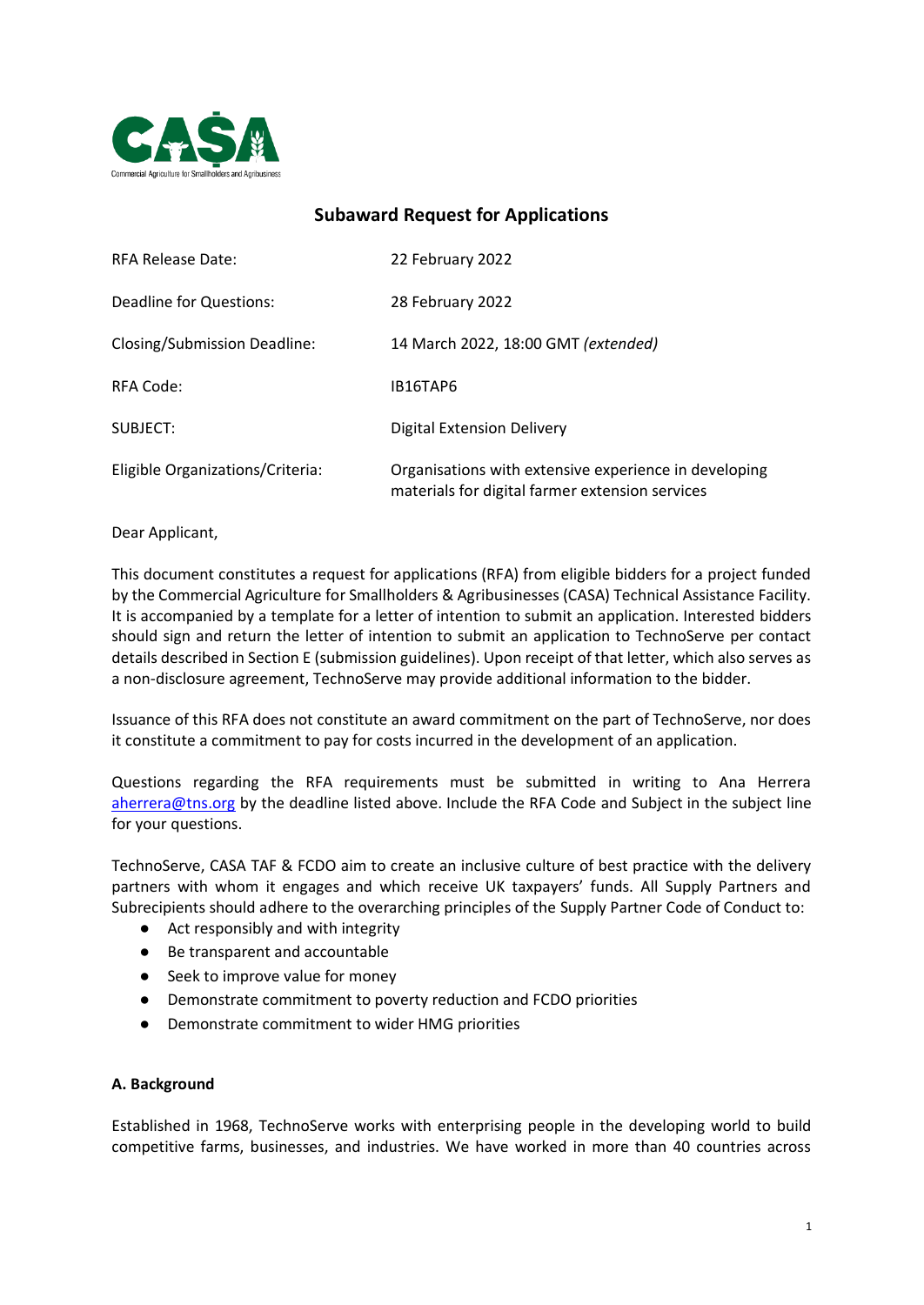Africa, Latin America, and Asia, assisting thousands of businesses and improving the incomes of millions of people.

We provide business solutions to poverty by linking people to information, capital and markets. With five decades of proven results, we believe in the power of private enterprise to transform lives.

The CASA TAF is an £8 million FCDO funded Technical Assistance Facility (TAF) to support agribusinesses that have received development finance institution (DFI) or impact investor financing to extend and deepen their smallholder impact. The facility will provide grants and technical assistance to agribusinesses that have received financing from a DFI (e.g., CDC, FMO, Norfund) or an impact/patient capital investor (e.g., China-Africa Development Fund, Root Capital, Acumen, AgDevCo) for projects which will increase the volumes of purchases from smallholders and bring new smallholders into business supply chains. CASA-TAF's aim is to increase the development impact of individual deals and help build an evidence base of the potential development returns from agribusiness investments that can be used to raise expectations of investors from future deals. CASA-TAF has the potential to re-define the role that private investments in agriculture can play towards driving development impact for millions of smallholder producers across the globe. Over 5 years, our objective is to work with 35 agribusinesses to increase sales and productivity of over 100,000 smallholders, and increase jobs and rural income generation opportunities.

TechnoServe is working with Kentaste Products Limited ("Kentaste"), Kenya's largest manufacturer of coconut-based products. The company sources coconuts from a registered supplier base of ~3,000 farmers of which ~1,900 are fair trade/organic certified farmers. The primary product lines are coconut milk, coconut cream, desiccated coconut and virgin coconut oil which are sold in over 1,000 retail outlets across the region.

#### **B. Project Description:**

### **Project goal**

As part of its farmer extension program, Kentaste aims to design, deploy and embed digital tools and technology that can effectively complement their existing farmer training activities and contribute to increased farmer adoption of agricultural practices. The TA provider that will be selected for this project will focus on developing these tools, specifically farmer-focused videos featuring coconut good agricultural practices.

#### **Deliverables and High-Level Activities**

Deliverable: Farmer videos for digital extension

- Activity 1.1: Develop content architecture for farmer-led videos focused on coconut good agricultural practices with clear messages on call to action and adoption of these practices. This will be drawn from existing farmer training materials, trainer manuals featuring coconut good agricultural practices and an annual work plan of the field extension team. This exercise will also be done in collaboration with Kentaste's ICS Manager and select field team members for validation.
- Activity 1.2: Identify objectives at the business and farmer level that the videos and digital extension can contribute to. Align these metrics with existing business plans, training programs and extension documents.
- Activity 1.3: Produce at least 6 videos featuring existing farmers and farmer leaders within sourcing areas of the agribusiness.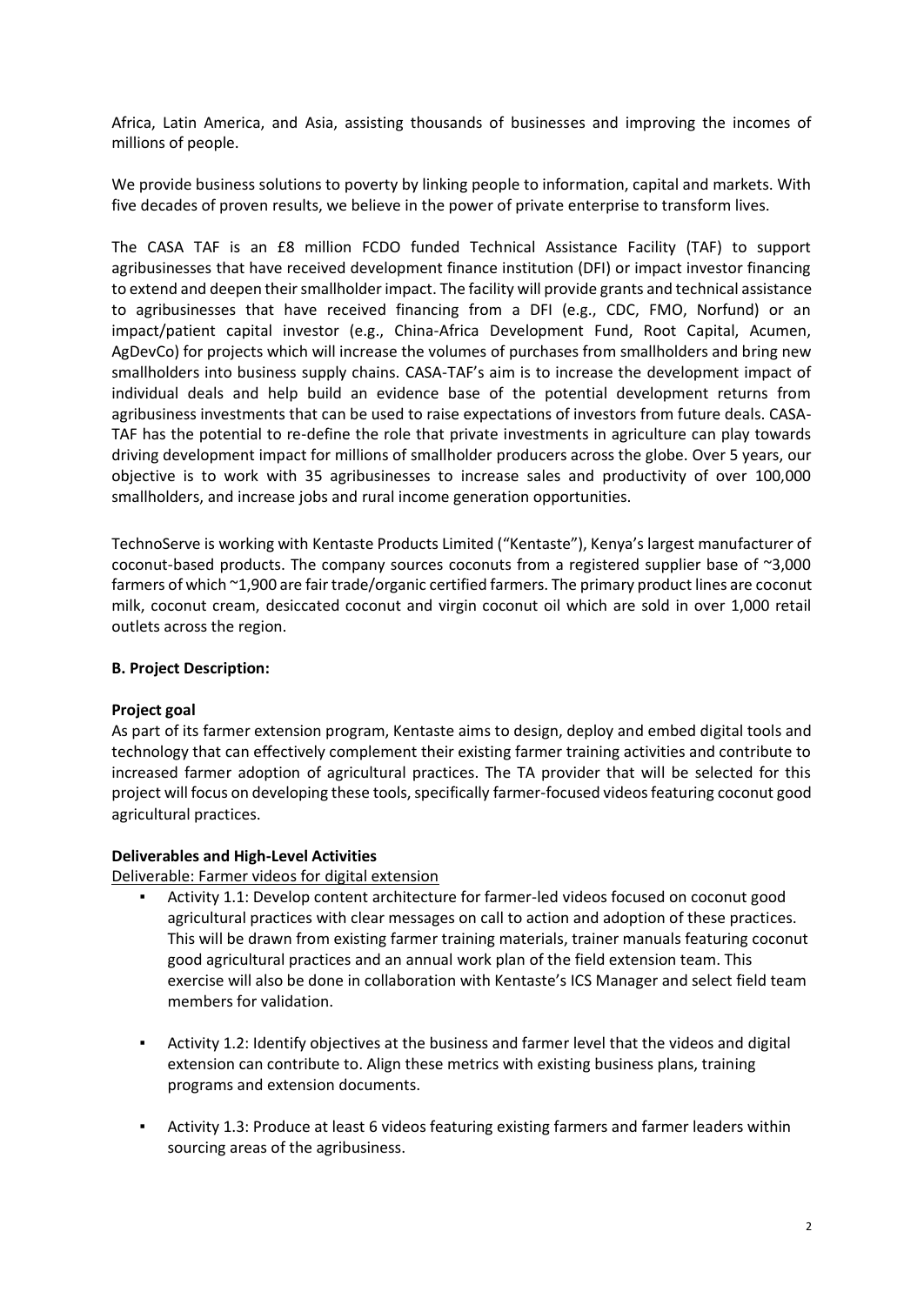- Activity 1.4: Determine a cost-effective model to disseminate the videos developed and structure appropriate timing in relation to the annual work plan of the agribusinesses' field officers and SHF households.
- Activity 1.5: Disseminate the videos produced with farmers in the Kentaste supply chain and train field officers on effective methodologies to develop and deliver video content within the existing extension program and suggest adjustments needed on the existing business processes if needed.
- Activity 1.6: Provide inputs to Kentaste's M&E team or independent evaluator on how to effectively measure the impact of the videos or tools developed against traditional approaches.

# **Budget**

A total of up to £26,640 is available for the cost of implementing this project. These funds are provided by the CASA TA Facility. A performance-based fixed fee contract will govern the fee payments for the project.

### **Location**

The project will be based in Kenya.

### **Timing**

The project duration is estimated at 6 months starting 8 March 2022.

#### **TA mechanism**

Open

#### **Value for money**

Potential TA providers will be evaluated in terms of value for money with a benchmarking of bidder costs in relation to outputs before TA contracts are awarded.

The selected subrecipient will be subject to a Risk Assessment Analysis prior to contracting which will ascertain the TAF service provider's value for money capabilities and commitment. Proposed costs will be analysed in relation to market rates. However, payment will be based on performance once the project is contracted.

#### **Duty of care**

The Sub-recipient owes a duty of care to the Subrecipient personnel and is responsible for the health, safety, security of life and property and general wellbeing of such persons and their property and this includes where the Subrecipient personnel carry out the Services. An assessment of the consultant's duty of care capabilities will be undertaken pre-award.

#### **Required Qualifications**

- Proven track record in developing farmer-facing content using digital channels and technology
- Demonstrated ability to facilitate consultative meetings with farmers, clients and executive teams and synthesize technical findings to a wide audience
- Ability to work independently, flexibly, and responsively
- Ability to adapt to changing working conditions
- Ability to prioritise and meet deadlines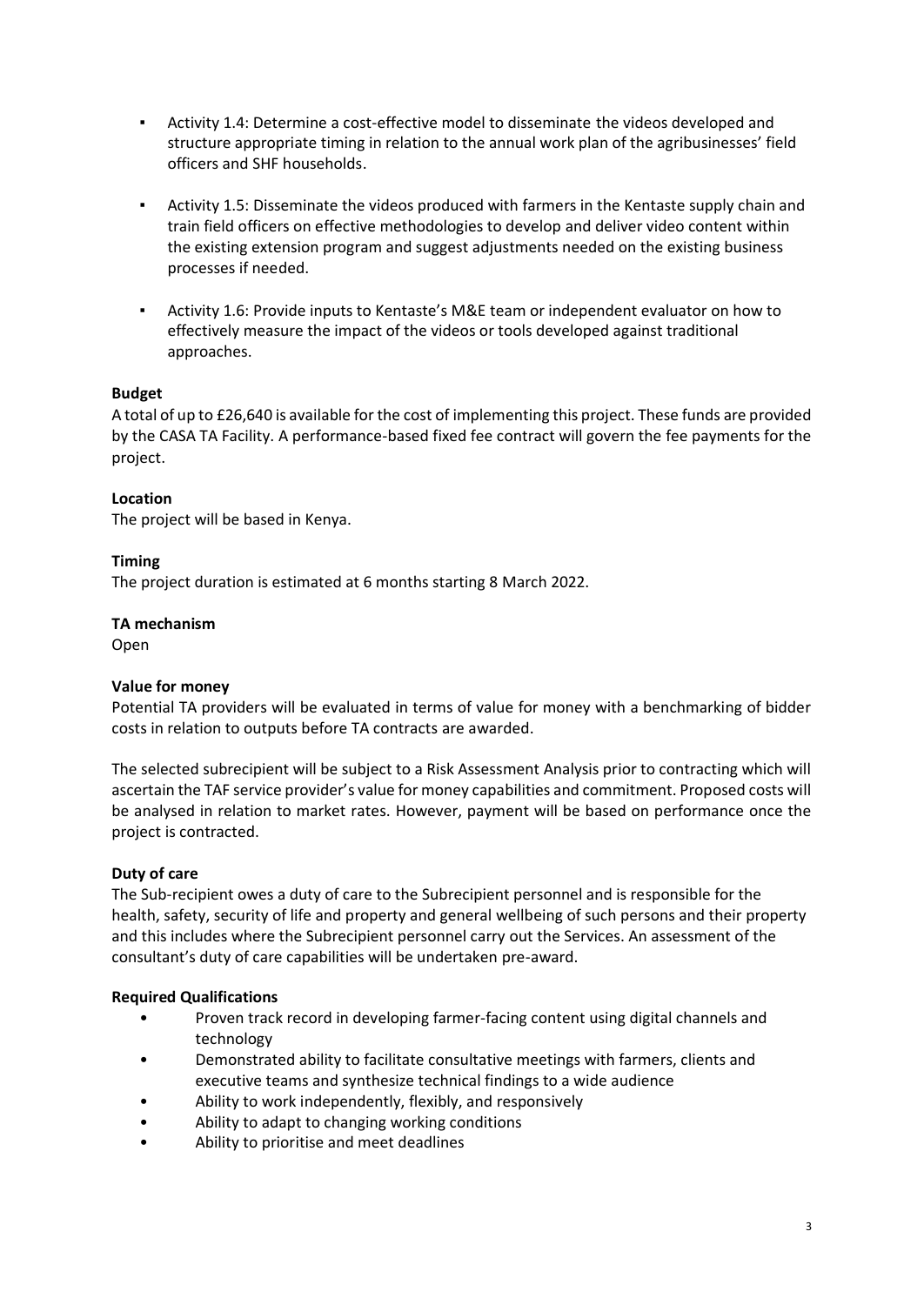# **C. The Application and Subaward Process**

# **Application Submission**

The subaward application process under this RFA will consist of 1 phase of competition where full applications shall be submitted by interested parties to TechnoServe for evaluation. Application sections must include, but not limited to:

- How the organisation intends to carry out the project proposed approach, actions/activities and timelines, and project/stakeholder management plan.
- Milestones and results to be achieved over the life of the project
- Team structure; roles and responsibilities of each team member
- Budget details (including any value for money arguments) with the level of detail similar to the budget template provided for guidance, and compliant with FCDO's Cost Eligibility Guidance for Commercial Contracts (found [here\)](https://assets.publishing.service.gov.uk/government/uploads/system/uploads/attachment_data/file/888316/Eligible-Cost-Policy-28May2020.pdf).
- Risk Matrix and risk mitigation strategy A risk matrix should be included that outlines the risks to project success, the size/importance of each risk to the project, and the proposed mitigation strategy that the TA Provider will take to minimise the risk becoming a reality. The table should also include a column indicating how the TA Provider will track the status of the risk and how this will be reported on during the project.
- Signed declarations Attachment 1 to this RFA
- Duty of Care Response Attachment 2 to this RFA

# **Step 1:**

Applications will be developed and submitted by the Applicant to TechnoServe utilising the templates provided (or other referenced material as stated in the RFA) in accordance with all guidelines by the stated submission deadline. Late submissions will not be accepted.

The main body of the technical proposal should be no longer than 5 pages.

# **Step 2:**

Applications will be vetted by TechnoServe staff to ensure each application meets the requirements set forth in this RFA. Any applications failing to meet minimum requirements will be disqualified from competition. The minimum requirements include the eligibility criteria, use of application templates provided, submission by the deadline, etc.

# **Step 3:**

Applications received within the application deadline that meet the minimum requirements set forth in the RFA will be evaluated by a Selection Committee using the following criteria:

| <b>Selection Criteria</b> |                                                                                                                                                                                                    | <b>Scoring</b> |
|---------------------------|----------------------------------------------------------------------------------------------------------------------------------------------------------------------------------------------------|----------------|
|                           | 1. Relevance of the proposed project to the RFA; feasibility of planned<br>activities and anticipated results (including project sustainability and<br>impact on target beneficiaries/communities) | 20             |
|                           | 2. Illustrated capacity of the applicant to implement the project and past<br>experience with similar projects                                                                                     | 40             |
|                           | 3. Quality of proposed personnel                                                                                                                                                                   | 20             |
| 4.                        | Budget reasonableness and cost effectiveness                                                                                                                                                       | 20             |
|                           | <b>Maximum Score</b>                                                                                                                                                                               |                |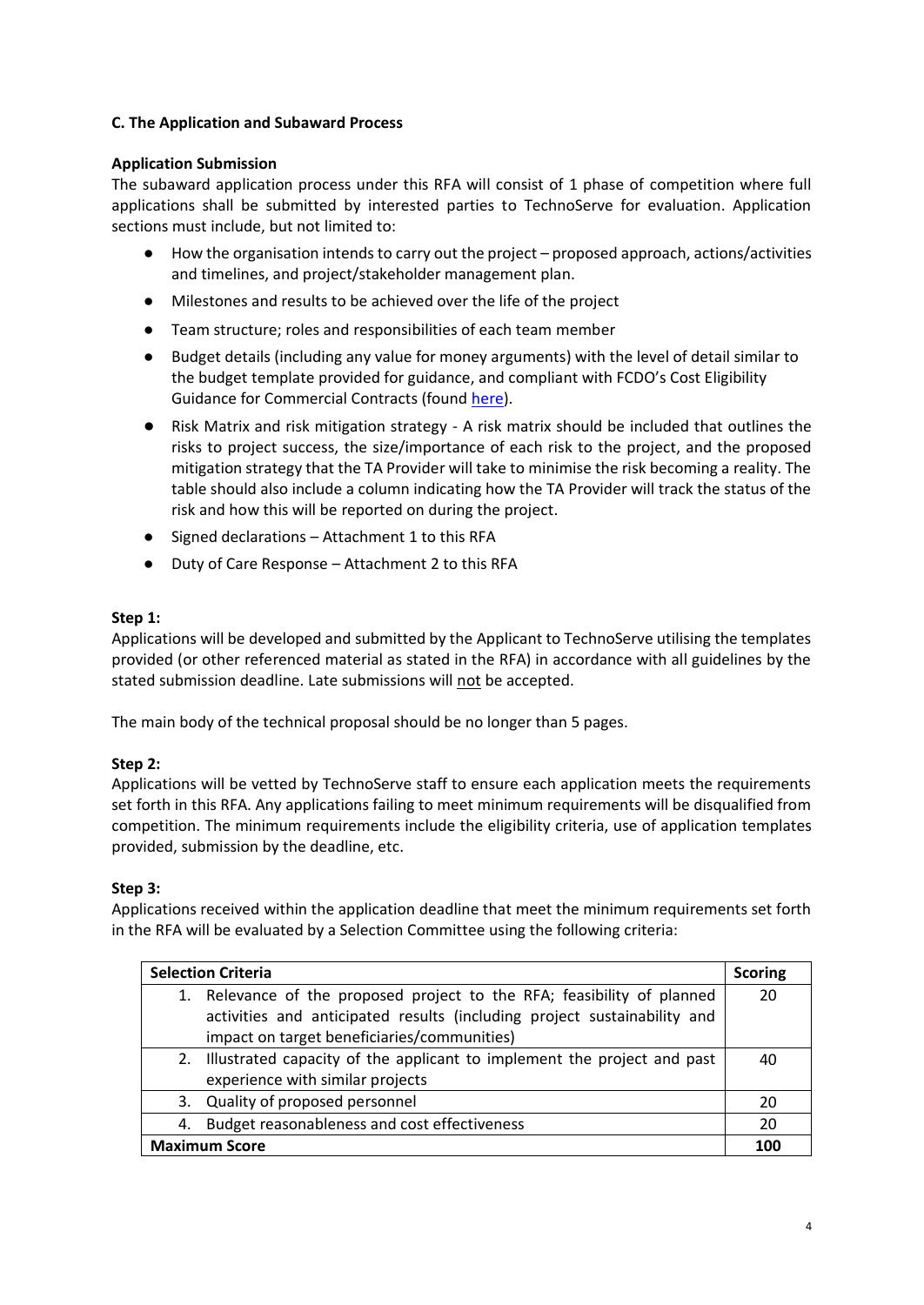# **Step 4:**

The Selection Committee will recommend those applications with the highest scores for an award. As applicable, the Selection Committee may request applicants to provide additional information and edit their applications. In such cases, the Selection Committee will also establish a deadline for submission of revised applications.

# **Step 5:**

Successful applicants will be notified by TechnoServe and will begin to work with TechnoServe staff to revise their applications to be incorporated into a full subaward. This step will include a pre-award risk assessment.

# **Step 6:**

Following the successful conclusion of the application process and acquisition of any required donor approvals, TechnoServe will issue the successful applicant(s) with a subaward with details on the scale, scope, cost, and terms and conditions. Whenever possible, TechnoServe will meet with new subrecipients to provide an orientation outlining the main requirements for performance and reporting.

### **Step 7:**

Throughout the duration of the subaward, TechnoServe will monitor the subrecipient's performance and compliance with all subaward terms and conditions.

### **D. Project Budget Submission and Costing guidelines**

Individual subawards will vary depending on availability of funding, nature and scope of project activities, the period of implementation, and justification of costs proposed. Although consideration will be given to all applications received by the deadline, it is recommended that the total budget requested from TechnoServe does not exceed £26,640. Subawards will be issued on a competitive basis and only to a selected number of applicants. A budget template is attached for guidance on the level of detailed needed in the proposal.

While reviewing application budgets, the Selection Committee will ensure that:

- 1. The budget application reflects all the resources necessary for program implementation (Direct and Indirect Costs, including taxes, as applicable).
- 2. The budget notes column provides details on all types of costs planned and cost justification.
- 3. All costs budgeted are eligible. Information on eligible and ineligible costs can be found [here.](https://assets.publishing.service.gov.uk/government/uploads/system/uploads/attachment_data/file/888316/Eligible-Cost-Policy-28May2020.pdf) Budgeted costs categories may include but are not limited to:
	- a. **Personnel:** Salaries and benefits for full and part-time staff involved in the project. Staff can be paid only for activities performed within the framework of the proposed project. All personnel expenses must be justified with information on the role of the proposed staff in project implementation.
	- b. **Consultants and Other Outside Services:** Fees for any external consultants or contracted firms required to support subaward activities.
	- c. **Travel:** Flights, per diem, and any other required travel costs for project personnel to conduct implementation activities.
	- d. **Office Costs:** Any required cost for the subrecipient's local office to support project implementation.
	- e. **Supplies and small equipment under £500:** Any project-related supplies and small equipment with a unit cost under **£500**.
	- f. **Equipment:** Any project-related equipment with a unit cost above **£500**, such as project vehicles or generators.